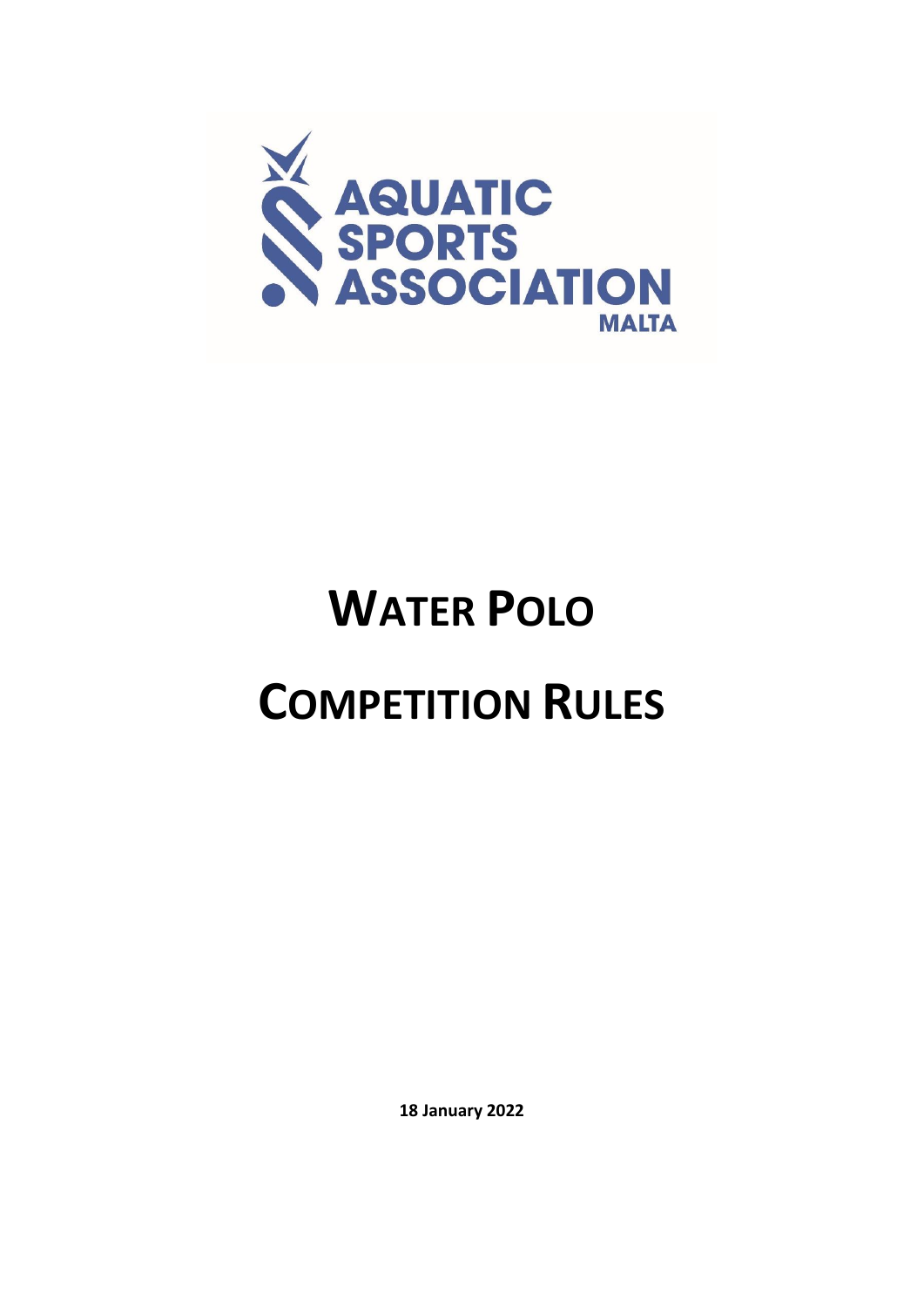# **SECTION 1 - INTRODUCTION**

## **WPCR-1 INTRODUCTION**

- a. These rules are intended to supplement the current ASA Statute and the Disciplinary Code and they shall not in any way supersede any rule contained in the said Statute or Disciplinary Code. If, on any point, there is a conflict between the Statute/Disciplinary Code and these Competition Rules, then the provisions of the Statute/Disciplinary Code shall prevail.
- b. These rules shall remain in force until cancelled and or amended by the Council.

## **WPCR-2 LAWS GOVERNING THE GAME**

All laws governing the game are to be regulated as per FINA Rules and Regulations unless otherwise specified by local rules and regulations.

# **SECTION 2 - FORMAT**

## **WPCR-11 COMPETITIONS**

The following competitions shall be organised by the ASA:-

- a. National Water Polo Competitions
- b. Super Cups
- c. Winter Competitions
- d. Women's League and Knock Out Competitions
- e. Age-Group Competitions
- f. Any other competitions.

It is assumed that clubs which participated in any of the above competitions in the previous season would also participate in the same competitions during the following season. Clubs that wish to withdraw from any competition are to inform the General Secretary by not later than the first week of December.

For league competitions, clubs will participate in the division in which they are eligible to participate by virtue of the Classification of the National Water Polo Competitions of the previous season. *(amended 18 January 2022)*

Clubs that would like to participate in any competition in which they did not participate in the previous season are to apply to do so by not later than one week prior to the Calendar Meeting and, in the case of league competitions, shall only be eligible to participate in the lowest division. These applications are to be approved by the Executive Committee.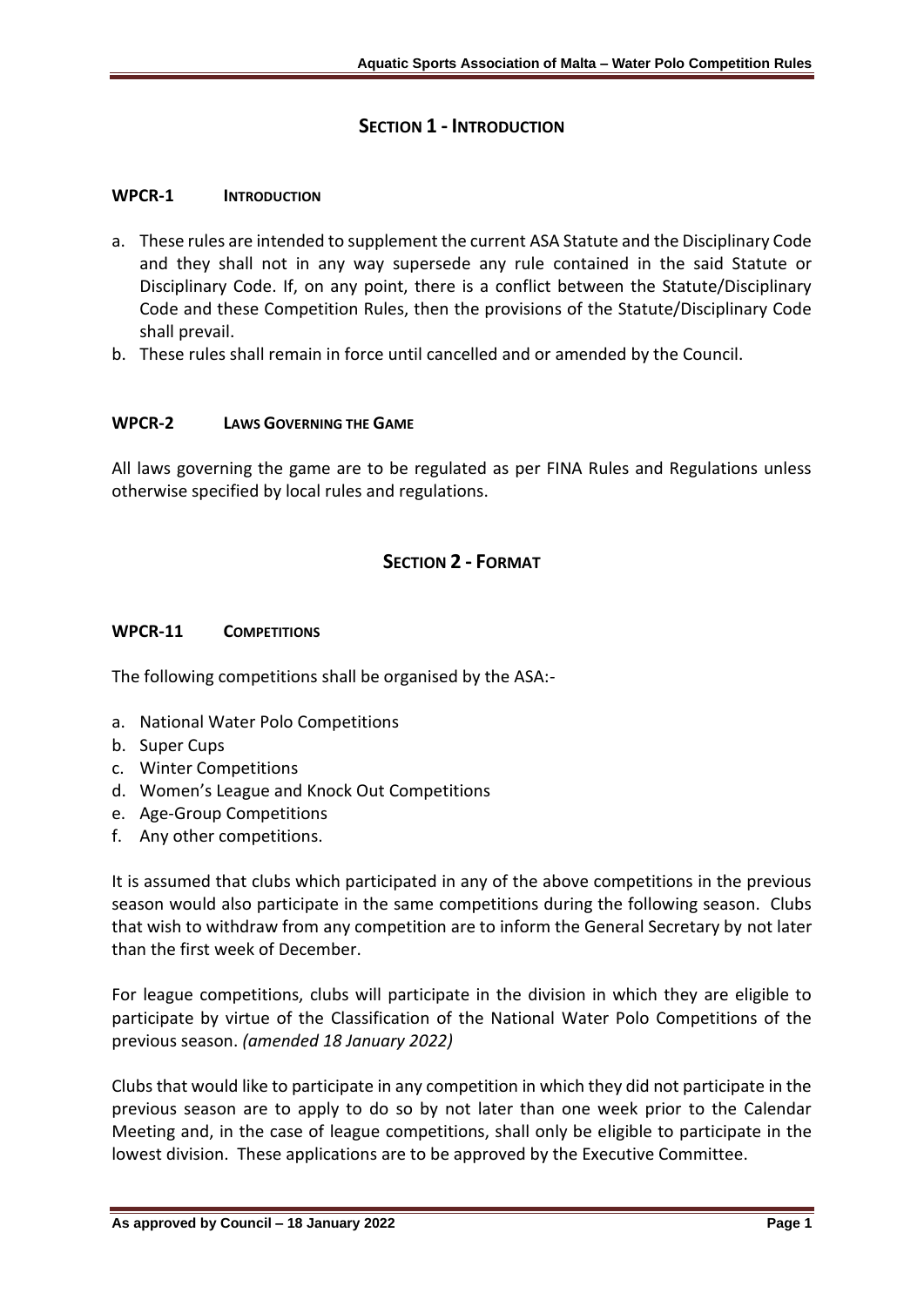For Women's and Age Group competitions, late applications may be considered by the Executive Committee *(amended 9th January 2017)*

# **WPCR-12 NATIONAL WATER POLO COMPETITIONS**

The National Water Polo Competitions shall consist of League Championships and Knock-Outs for the Premier Division Clubs and First Division Clubs. These shall be considered to be one single competition (*as amended at Council 22.01.2018)*

The format of the competitions (including the number of rounds and start and end dates) shall be determined during the annual Calendar meeting for Club Officials that will be held by not later than the 20th December and approved by Council *(amended 21st January 2019)*.

# a. Premier Division League

i. The Premier Division shall consist of six (6) clubs.

# b. First Division League

- i. The First Division League shall consist of the remaining clubs who do not form part of the Premier Division and who may apply to participate in the First Division League; *(amended AGM 2016)*
- c. Knock-Out Competitions
	- i. Separate KO competitions shall be held for Premier and First Division clubs.
	- ii. The KO competitions shall be spread throughout the season.
	- iii. Every KO fixture shall be a best-of-1 play-off.

## **WPCR-13 SUPER CUPS**

- a. The Premier League Super Cup will be played between the previous season's Premier Division League champions and the KO winners.
- b. The First Division Super Cup will be played between the previous season's First Division League champions and the KO winners.
- c. The Women Super Cup will be played between the previous season's League champions and the KO winners.
- d. In the case that a team would have won a "double" in the previous season, these matches will be played between the runner-up in the league and the winner of the Knock-Out.
- e. Super Cups will be played as distinct competitions and not as part of another competition.
- f. The games may be played in aid of philanthropic organisations and may be named as required.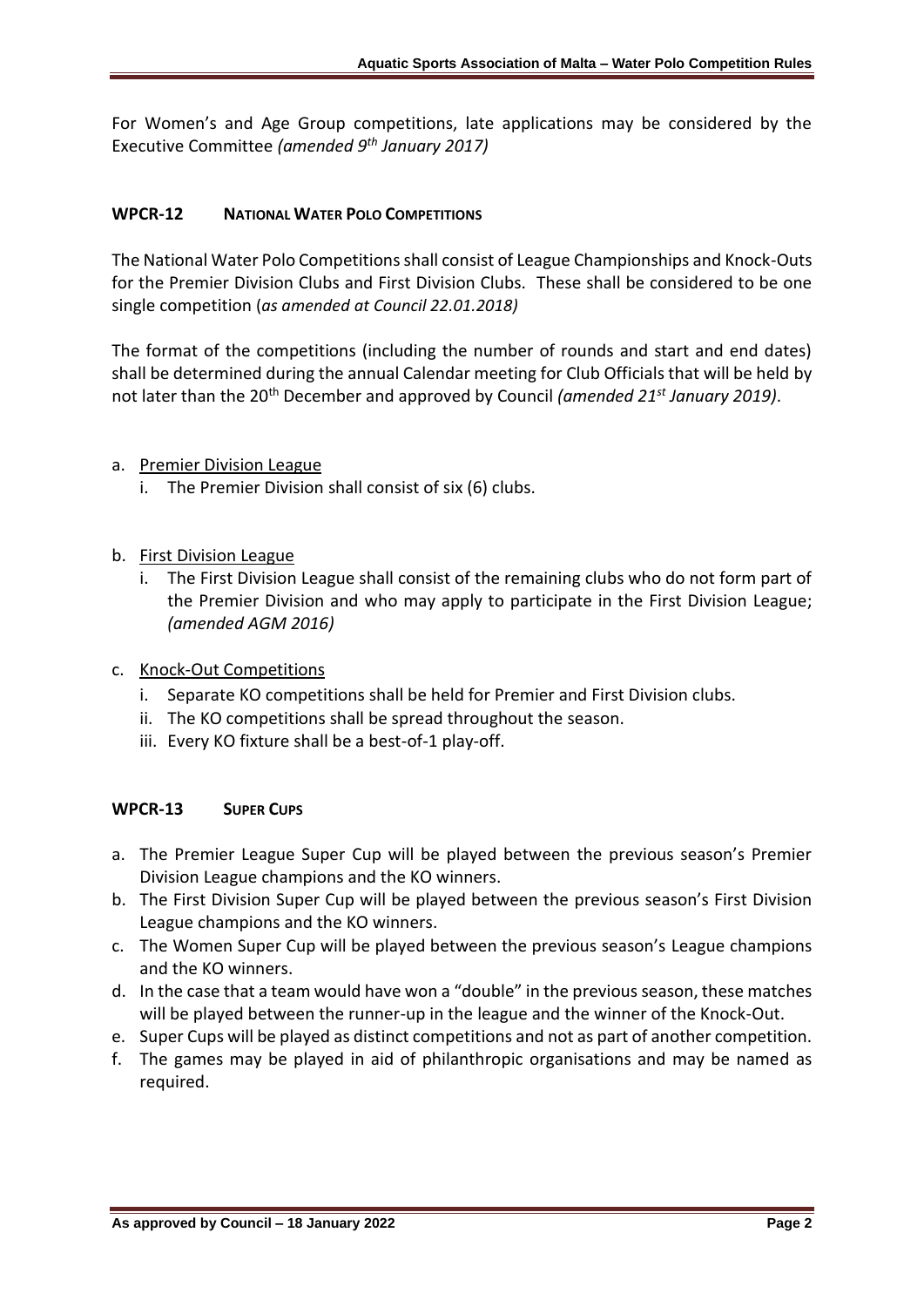## **WPCR-14 WINTER COMPETITIONS**

The Winter Competitions shall consist of League Championships for the Premier Division Clubs and First Division Clubs. These shall be considered to be one single competition.

The format of the competitions (including the number of rounds and start and end dates) shall be determined during the annual Calendar meeting for Club Officials and Council Members. This will be held as early as possible before the start of the season.

Should the number of clubs applying to participate is nine (9) or less a single competition will be organised.

## a. Premier Division Winter League

- i. The Premier Division Winter League shall consist of the six (6) clubs that are eligible to play in the same season's National Premier Division Competition *(amended 9th January 2017)*.
- ii. The format of the competitions (including the number of rounds and start and end dates) shall be determined during the annual Calendar meeting fort Club Officials and Council Members. This will be held as early as possible before the start of the season *(amended – AGM 2019)*
- b. First Division Winter League
	- i. The First Division League shall consist of the remaining clubs who do not form part of the Premier Division and who may apply to participate in the First Division Winter League; *(amended 9th January 2017)*
	- ii. The format of the competitions (including the number of rounds and start and end dates) shall be determined during the annual Calendar meeting fort Club Officials and Council Members. This will be held as early as possible before the start of the season *(amended – AGM 2019)*.

## **WPCR-15 WOMEN'S COMPETITIONS**

The Women's competitions shall consist of a league and a Knock-Out. Participation shall be by application from affiliated clubs. The closing date for applications shall be determined by the Executive Committee.

The format of the Women's competitions, including venues, shall be determined every season by the Council.

## **WPCR-16 AGE-GROUP COMPETITIONS**

Age-Group competitions shall be organised for age-groups as defined below

- **U/20** players must be aged 20 or less on the 31st December of the year of competition;
- **U/17** players must be aged 17 or less on the 31st December of the year of competition;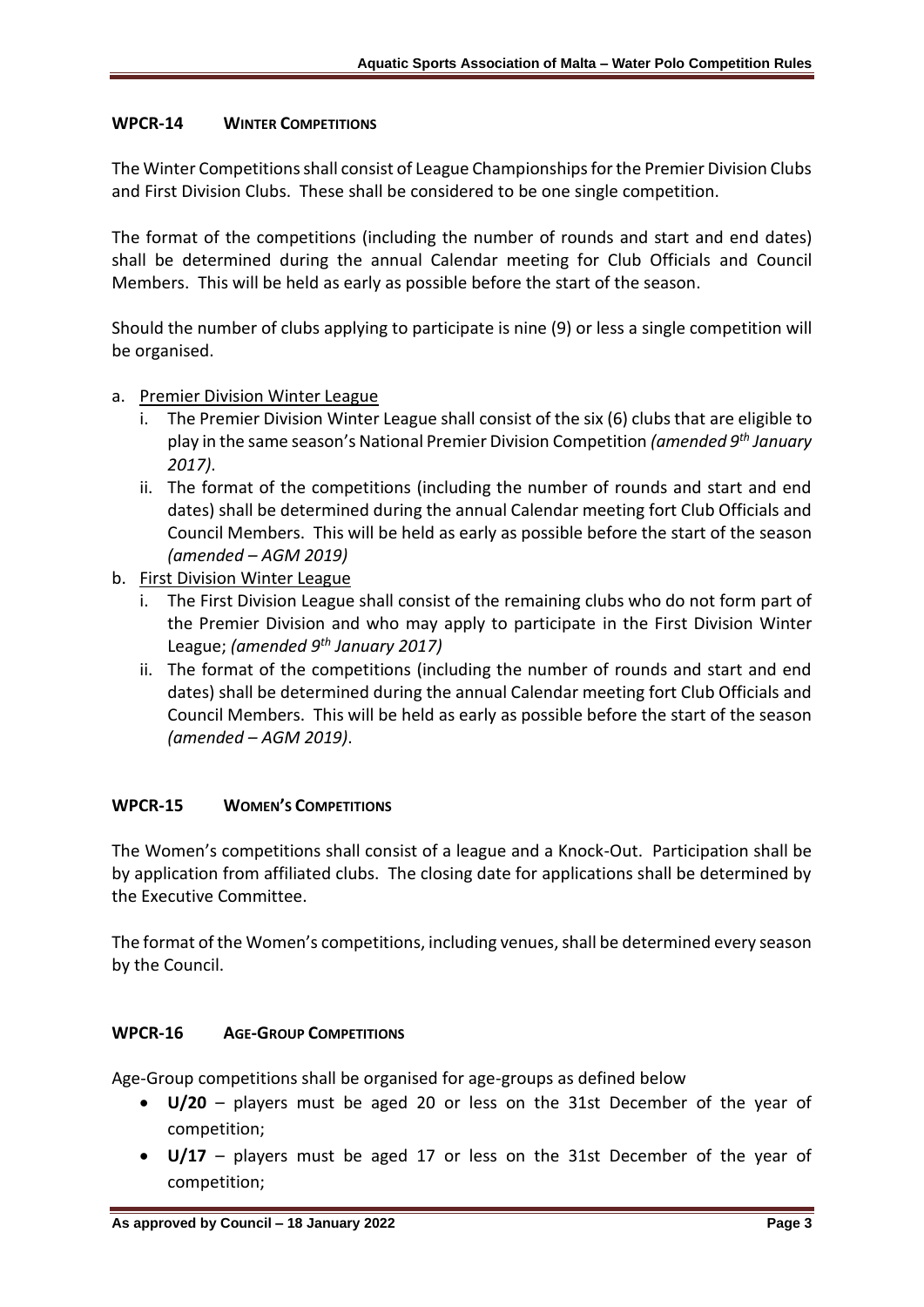- **U/15**  players must be aged 15 or less on the 31st December of the year of competition.
- **U/13**  players must be aged 13 or less on the 31st December of the year of competition.
- a. Competitions for other age-groups may be organised.
- b. The format of age-group competitions, including venues, shall be determined every season by the Executive Committee, as recommended by the Youth Committee and approved by Council *(amended 21st January 2019)*.

# **WPCR-17 OUT OF COMPETITION PARTICIPATION**

- a. The Council may, at its sole discretion, give its permission to a team to participate "out of competition" in any seniors or age-group competition organised by the ASA.
- b. The Youth Water Polo Committee may give its permission to a team to participate "out of competition" in any age-group competition organised by the ASA. Such decisions may be reversed by the Council.
- c. In matches involving teams playing "out of competition":
	- i. no points shall be earned or lost by either of the teams;
	- ii. disciplinary measures taken in respect of incidents that occur during the match shall apply to both teams. Match suspensions incurred shall be discounted in future matches of the same team with which the suspended player was playing when the offence occurred;
	- iii. match suspensions shall not be discounted.

In the case that the team playing out of competition is an ASA selection, then, in all matches played by this selection, any players registered with the opposing team shall play for the ASA selection unless previous arrangements are made.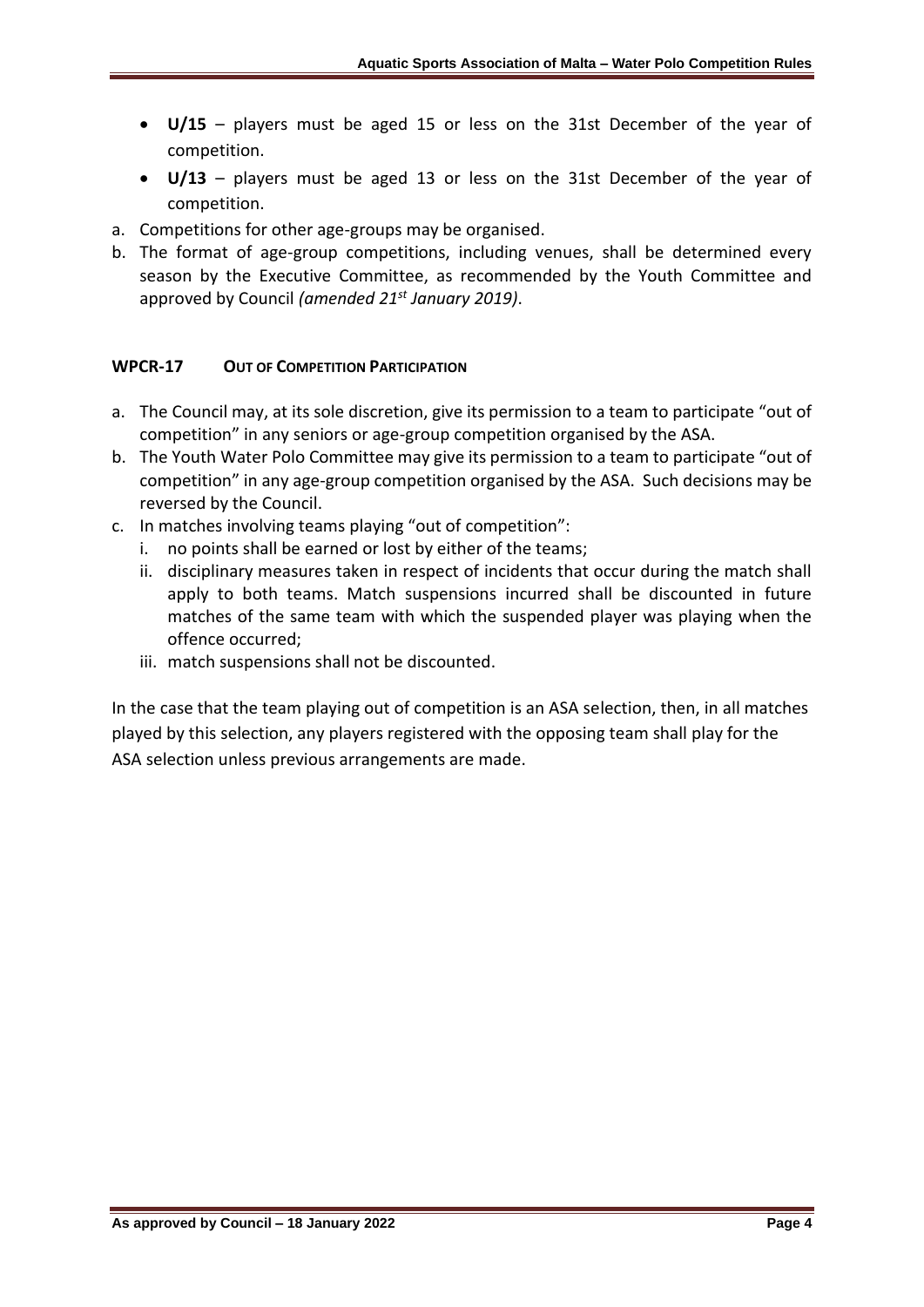# **SECTION 3 - WATER POLO GAMES**

## **WPCR-21 DURATION OF THE GAME**

- a. The duration of Senior Men and Women matches shall be as per FINA Rule WP 11.
- b. The duration of age-group matches shall be as per the table below *(amended 9th January 2017)*.

|                                          | U/20      | U/17      | U/15      | U/13      |
|------------------------------------------|-----------|-----------|-----------|-----------|
| Time - 4 sessions<br>(actual play)       | 8 minutes | 8 minutes | 7 minutes | 6 minutes |
| Interval between 2nd<br>and 3rd Sessions | 3 minutes | 3 minutes | 2 minutes | 2 minutes |

- c. The teams, including the players, coaches and officials shall change ends before the start of the 3rd period.
- d. Should the scores be level at full time in any game for which a definite result is required, in any competition, there shall be a penalty shoot out to determine the result (as per FINA Rule WP 11.3 FINA Handbook 2017) *(amended 21st January 2019)*.

## **WPCR-22 CAPS**

- a. Caps worn during all ASA Competitions shall be in conformity with FINA Rule WP 4.
- b. Clubs are solicited to have an additional set of caps so that the player's cap, lost or torn during the match, could be changed by a cap the same number.
- c. Caps are not to be taken off until the players have left the pool area and entered the dressing rooms.
- d. Teams listed in the first column of the fixture list shall be considered to be the home team. The home team shall wear white caps.

## **WPCR-23 WATER POLO BALLS**

a. Senior matches (men & women) shall be played with balls that conform to the provisions of FINA Rule WP 3. Age-group matches shall be played with ball sizes as per the table below *(amended 9th January 2017)*.

| U/20   | U/17   | U/15   | U/13   | Women  |
|--------|--------|--------|--------|--------|
| Size 5 | Size 5 | Size 5 | Size 4 | Size 4 |

- b. Balls for matches played at the National Pool shall be provided by the ASA.
- c. The home team shall provide a minimum of 4 balls in matches that are played in Clubs' pitches.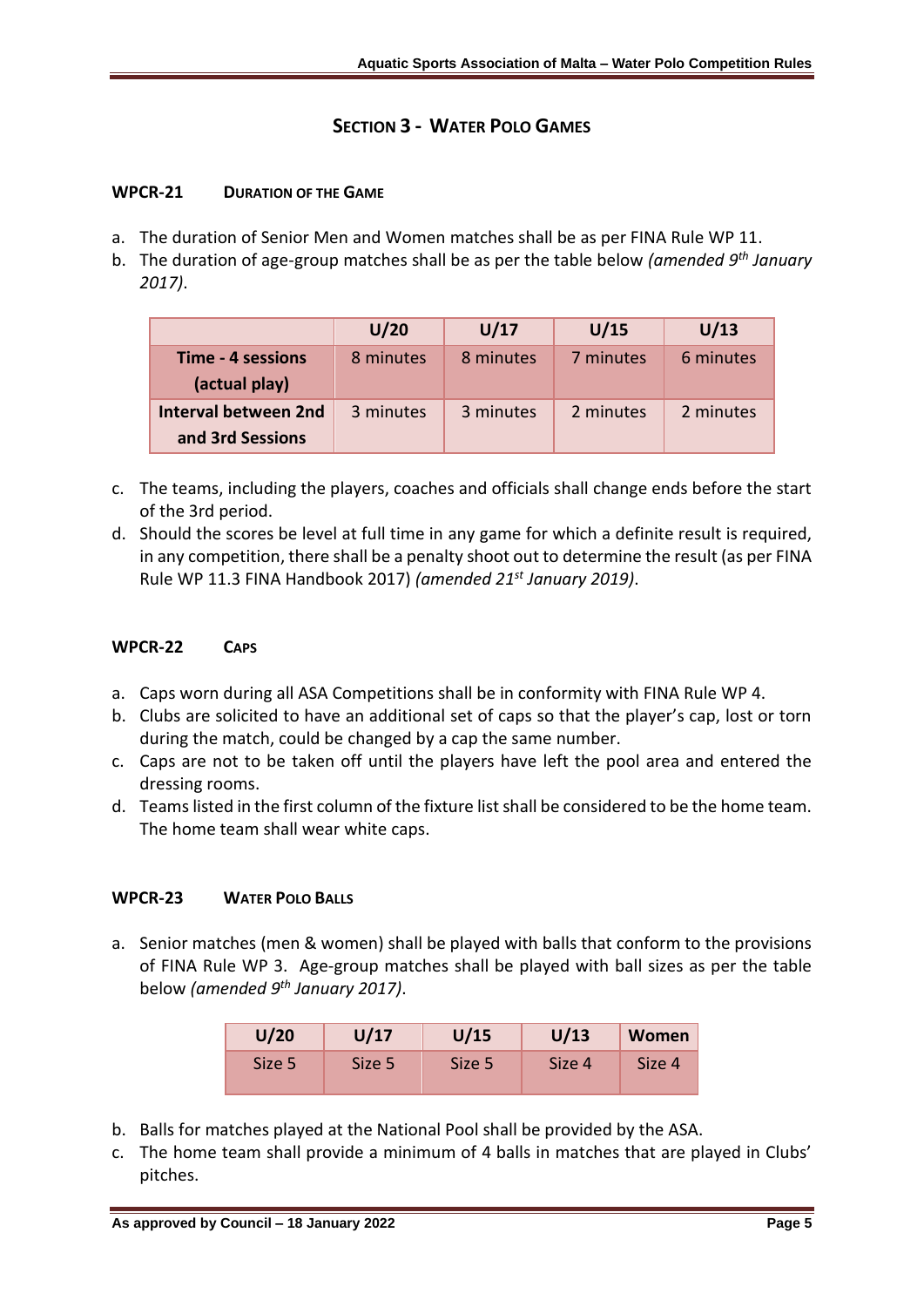## **WPCR-24 PITCH RIGGING**

a. The size of the field of play for Senior matches (men & women) shall be as per FINA Rule WP 1. The pitch shall be set up at least 15 minutes prior to the scheduled commencement of the match. The field of play for age-group matches shall be as per the table below (*as amended on 21st January 2019)*.

|                                  | U/20             | U/17             | U/15                             | U/13             |
|----------------------------------|------------------|------------------|----------------------------------|------------------|
| <b>Pitch Length</b>              | 30 <sub>m</sub>  | 30 <sub>m</sub>  | 30 <sub>m</sub>                  | $20m-25m$        |
| <b>Pitch Width</b>               | $10m-20m$        | $10m-20m$        | 10 <sub>m</sub> -20 <sub>m</sub> | $10m-20m$        |
| <b>Goal Width (Inner Sides)</b>  | 3m               | 3m               | 3m                               | 3m               |
| <b>Goal Height (Inner Sides)</b> | 0.9 <sub>m</sub> | 0.9 <sub>m</sub> | 0.9 <sub>m</sub>                 | 0.9 <sub>m</sub> |

- b. The Executive Committee may approve requests made by clubs to allow inconsistencies with the provision of this rule due to limitations imposed by the structure of the particular club's facilities.
- c. White cones goal line and half distance line Red cones – 2 metres from the goal lines Yellow cones – 6 metres from the goal lines Red cones – 5m from the goal lines *(as amended 8th February 2021)*

## **WPCR-25 TEAM LINE-UPS**

- a. For all matches at the Tal-Qroqq Sports Complex as well as those held at the Clubs' premises, Official Team line-ups in duplicate must be presented to the match secretariat at least 30 minutes before the scheduled start of the match. The line-ups must include
	- The name of the team and the opponent;
	- The competition, date and time;
	- The cap numbers and the **full** names of the players that will be participating in the match;
	- The team captain and vice-captain are to be named;
	- The designation and **full** name of the officials who will be on the team's bench;
	- The full name of the medical persons (where applicable);
	- The signature of the team captain or team/club official;
- b. Only players included in the line-ups are eligible to participate in the match.
- c. Line-ups may be amended up to the start of the match in question. Any amendments are to be signed by the team captain or team/club official.
- d. Line-ups may not be amended once the match has started. *(amended 9th January 2017)*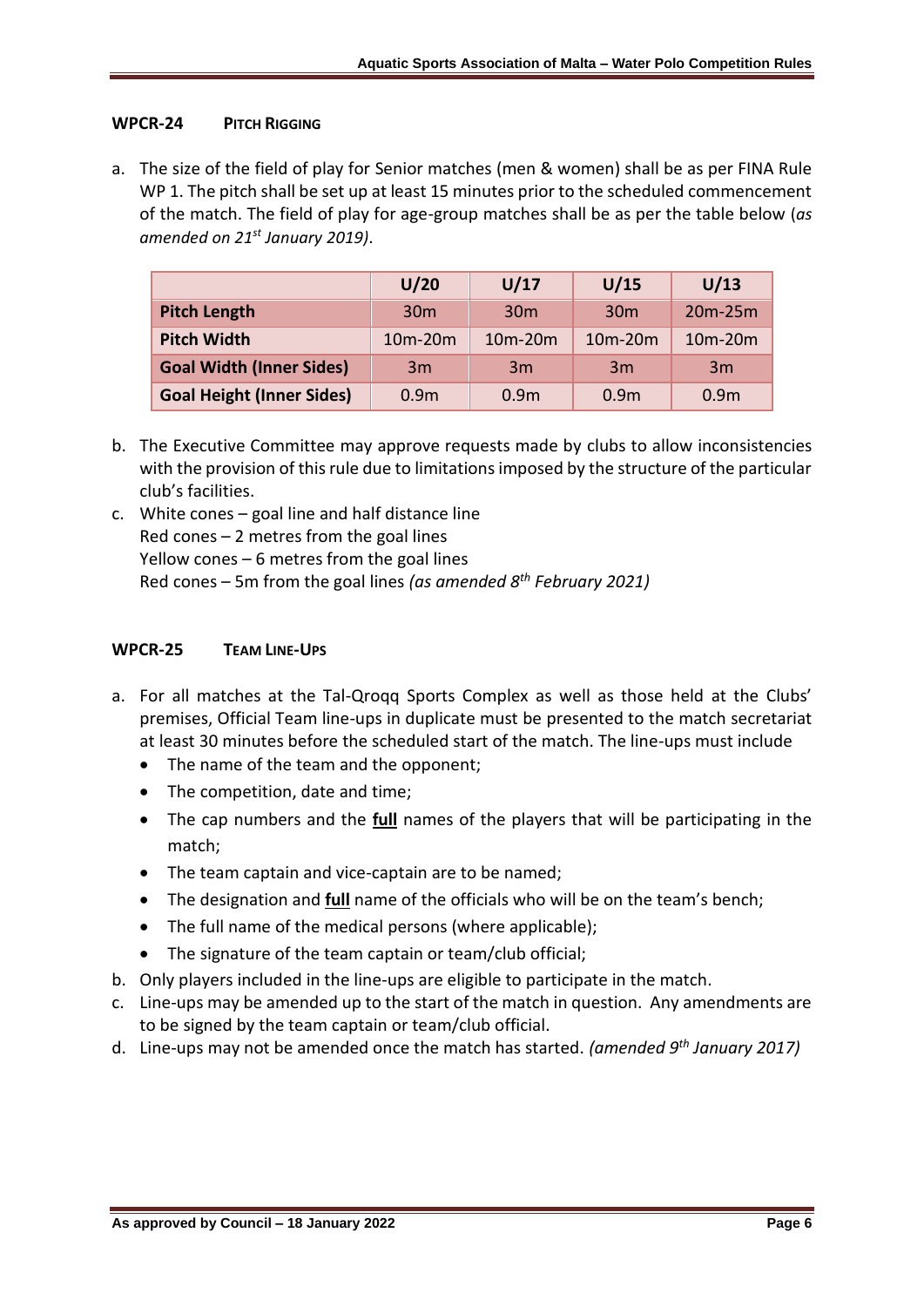# **WPCR-26 NUMBER OF PLAYERS**

- a. Each team shall consist of seven players, one of whom shall be the goalkeeper, and not more than 8 reserves. This applies to all competitions organised by or played under the aegis of the ASA. This rule supersedes the provisions of WP 5.1 of the FINA Rules.
- b. As from season 2019, each team may have a maximum of two players of non-Maltese nationality in its line-up for any Senior match organised by or played under the aegis of the ASA. This rule shall apply at least until the end of season 2023 (*as amended at AGM 2017)*
- c. The following rules shall apply for age-group matches:

U/11, U/13, U/15, U17 and U20 (All Competitions) - Teams may include players who are Resident Foreigners in their line-up. These players shall be registered on the ASA Senior or Junior registration form. In addition, the registration forms of players of non-Maltese nationality that will be participating in U/11, U/13, U/15, U17 and U20 competitions are to be accompanied by proof that the player was ordinarily resident in Malta for at least nine months preceding the commencement date of such competition which proof may include evidence that the player would have attended school in Malta for the whole of the previous scholastic year and/or evidence that the player would have worked in Malta in the preceding 9 months. The General Secretary of the ASA will be the sole judge on the validity of such evidence. (*amended 9 th January 2017)*

- d. U/20 First Division clubs, in addition to the provisions stated above, may include a maximum of 1 player of non-Maltese nationality in their line-up in U/20 competitions or they may opt to include 2 Maltese over-aged players (players must be aged 21 on the 31st December of the year of competition) instead of such foreigner.
- e. Resident Foreigners, who would have participated in any age group competitions organised by the ASA, during three of the previous five years, will be eligible to participate in the senior competition organised by or played under the aegis of the ASA (*amended – AGM 2019).* Resident Foreigners who have fulfilled this condition in previous seasons, will remain eligible to play as a local resident.
- f. Since no age-group competitions are organised for the women, female Resident Foreigners who provide proof that they have been in Malta for at least 9 months prior to the submission of their registration form, will be eligible to participate in the Senior Women's competitions organised by or played under the aegis of the ASA *(amended 8th February 2021)*

# **WPCR-27 ASA IDENTITY CARDS**

A player must be in possession of an ASA Identity Card before he/she is eligible to participate in an age-group competition. These identity cards are issued when a recent passport-sized photograph is submitted to the ASA Secretariat four (4) days before the start of the water polo event in which the player will be participating. A player without the required card shall not form part of the team's line-up. It is the responsibility of the club's officials to make the necessary arrangement to collect the players' Identity Cards from the ASA Office. Cards are to be inspected by the match referee prior to the commencement of any age-group match. A game shall not be played if each team does not present at least seven identity cards *(amended 21st January 2019)*.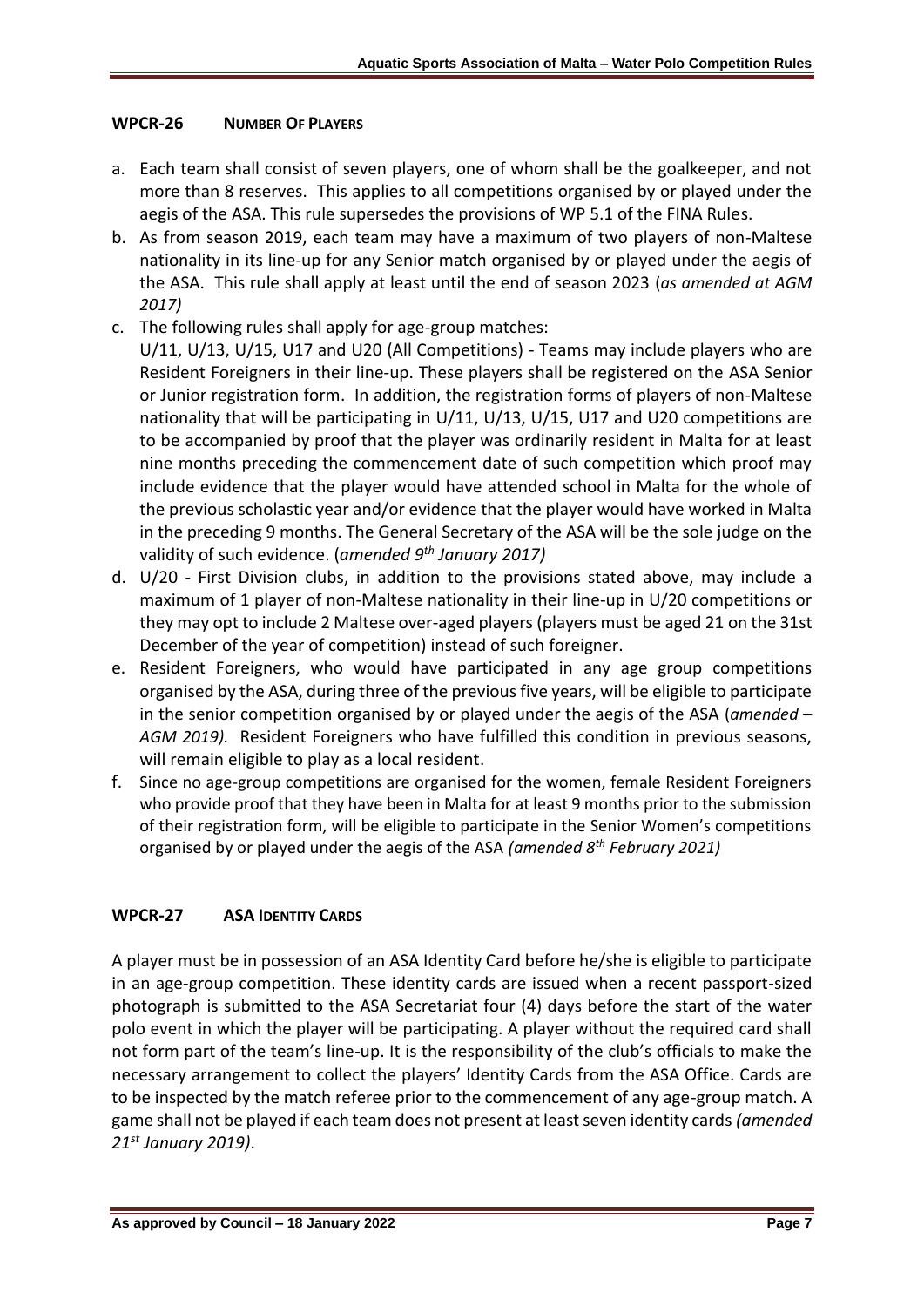# **WPCR-28 EXCLUDED PLAYERS**

- a. Players excluded for the rest of the match by the referee for misconduct or brutality, are to leave the precincts of the pool. No lingering is permitted. He/she is not to return to the pool deck until such time that the referees leave the precincts of the pool. He/she is not to go up into the stands for the remainder of the match in which he/she was shown a red card. The precincts of the pool shall include the inner parking area, that is, the parking area within the iron gates (in front of the gym) and the parking areas behind the home and away spectator stands, any area that leads to or immediately surrounds a venue where an ASA event or competition is held. For any ASA activity not held at the National Pool, the pool precincts shall include any area that leads to, or immediately surrounds a venue where such ASA event or competition is held
	- b. The excluded player shall keep to his team's side of the pool and should not cross over to the opponent's side for any reason whatsoever.
	- c. Players who may not participate any further in the match because of three personal faults are to remain seated on the substitutes' bench wearing their caps.

# **WPCR-29 TEAM OFFICIALS**

- a. Team Officials shall be limited to one head coach, two team officials and two medical persons. The head coach and the two team officials shall sit on the substitutes' bench while the two medical persons shall sit behind the substitutes' bench (by the wall). The medical persons are to remain seated throughout the match and are only allowed to approach their team players should an injury occur *(amended 9th January 2017)*
- b. The head coach of the attacking team shall be allowed to move to the 5-meter line at any time.
- c. Only the head coach or team official is allowed to approach the Table during a match. Disciplinary action shall be taken against offenders.
- d. All the officials shall wear the same club's uniform.
- e. At the end of the match, the coach and the team official shall direct the team straight to the dressing rooms and shall not allow any lingering, verbal or physical contact with the opposing team and or supporters. The retiring teams shall keep to their side of the pool and should not cross over to the other side for any reason whatsoever. Disciplinary action will be taken against offenders.
- f. Each club will be responsible for all their Officials and medical staff *(amended 9th January 2017)*.
- g. For matches played at the National Pool a team official must return the Time-Out control to the ASA Officials. Failure to do so will result in a charge of €100 to cover the cost of the controls.

# **WPCR-30 MATCH OFFICIALS, REFEREES & TABLE OFFICIALS**

- a. Only referees appointed by the ASA shall control competition matches organised by or played under the aegis of the ASA.
- b. It is the responsibility of the ASA to appoint table officials for matches played at the National Pool.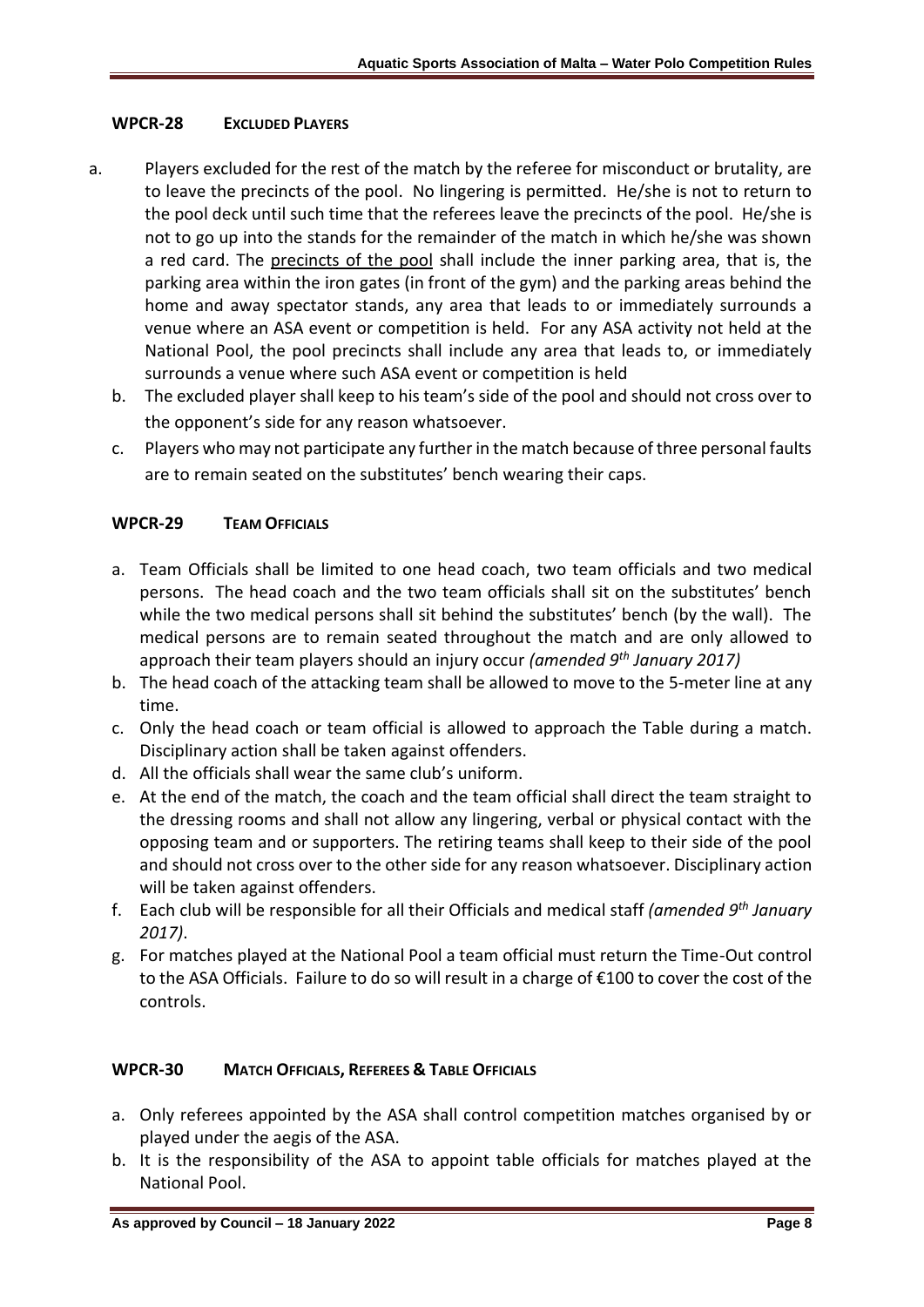- c. For matches played at clubs' premises, the home Club shall appoint table officials (match secretary and time-keepers) for the match and provide all the timing equipment required. These officials are to present themselves to the referee/s before the match starts. Two officials of the away team have the right to sit on the secretary's table to act as observers.
- d. For matches played at clubs' premises, the home club shall ensure that the table officials are supplied with a copy of the FINA WP Rules before the match.
- e. At the end of matches played at the National Pool, the match secretary shall give the original match record to the ASA Secretary or in his absence to an ASA Official.
- f. At the end of the matches not played at the National Pool, the match secretary shall give the original match record and the team line-ups to the referee *(amended 9th January 2017)*.
- g. The copies of the match records are always to be handed to the official of the participating teams. It is the duty of the club official to collect a copy of the match card at the end of the match, failing which, the club will be considered as having received said copy of the match card (vide Disciplinary Commissioner's Terms of Reference Article DC-07 regarding contestation of any report on the match cards).
- h. One Committee Member of the home club should be present during matches played at their club premises. The name of the Committee Member is to be written on the matchcard in the space marked Delegates. Should no Committee Member be available to be present, the club is to inform the ASA of this fact and they are to supply the name of the substitute 'delegate' by not later than 24 hours before the match in question *(amended 9 th January 2017)*

# **WPCR-31 MATCH INSPECTOR**

A match inspector may be appointed by the ASA to observe match proceedings. He shall have the right to make reports to the Council about any incidents that may take place.

# **WPCR-32 RESTRICTED AREA AND SECURITY**

- a. The Restricted Areas at the National Pool during water polo matches consist of
	- The VIP stand;
	- The referees' office at pool deck level.
	- Those areas reserved for the referees, goal judges, the match secretariat, athletes and team officials.
	- The whole pool deck (including the deck surrounding the Diving Pool)
	- Those sections on pool stands/terraces that are indicated to be Guest or VIP areas. *(amended – AGM 2019)*
	- Additional restricted areas identified by the Executive Committee from time to time and communicated to the clubs *(amended 8th February 2021)*
- b. The Restricted Areas during matches and/or competitions played at Clubs' premises consist of
	- The area around the secretariat's table.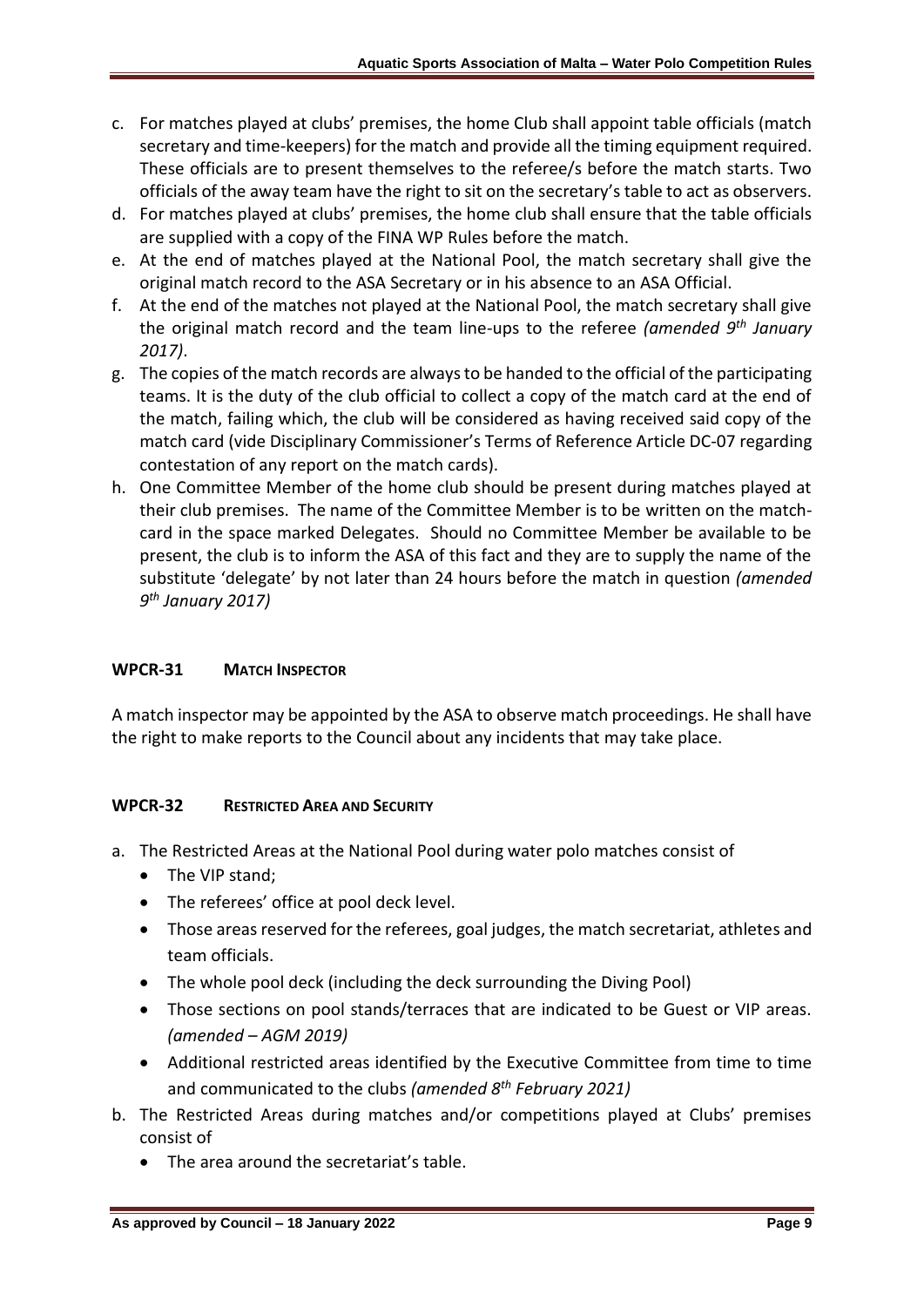- A two-metre area around the pool.
- A referees' changing room.
- c. The organising club shall make available to the referee/s a secure changing room together with a key to the room.
- d. It is the responsibility of the organising Club to ensure that only the match officials, team players, two team officials per club and a medical doctor/physiotherapist are present in the restricted area.
- e. The organising Club shall be responsible for all security arrangement during matches and/or competitions played on their premises. The organising Club should make the required security arrangements in good time before the actual date of the event.
- f. Unauthorized entry into the restricted areas may result in disciplinary action being taken against the individual/s involved.

## **WPCR-33 YELLOW AND RED CARDS**

- a. Yellow and red cards may only be shown by the referee/s controlling the match.
- b. Players may be shown yellow and/or red cards as provided by FINA Rules.
- c. Whenever a referee is of the opinion that a coach has misbehaved, he/she shall show the coach the yellow card if this is his first offence of the match. Subsequent misbehaviour must be penalised with a red card. The yellow card cannot be shown to any of the other team officials.
- d. Whenever a referee is of the opinion that an assistant coach, team official or player on the substitute bench has misbehaved, he/she shall show him the red card directly.
- e. When a coach, assistant coach, team official or player on the substitute bench is shown a red card, he shall be dismissed for the rest of the match and shall leave precincts of the pool without lingering. He/she is not to go up to the stands for the remainder of the game/activity during which he/she was shown a red card. He/she is not to return to the pool deck until such time that the referees leave the precincts of the pool.
- f. When a coach, assistant coach, team official or player on the substitute bench is shown a direct red card, the referee is to make a detailed report of the incident/s on the matchcard.
- g. The referee/s must clearly indicate in their report if a red card shown to a coach was the result of two yellow cards.
- h. No reports need to be filed when a single yellow card is shown.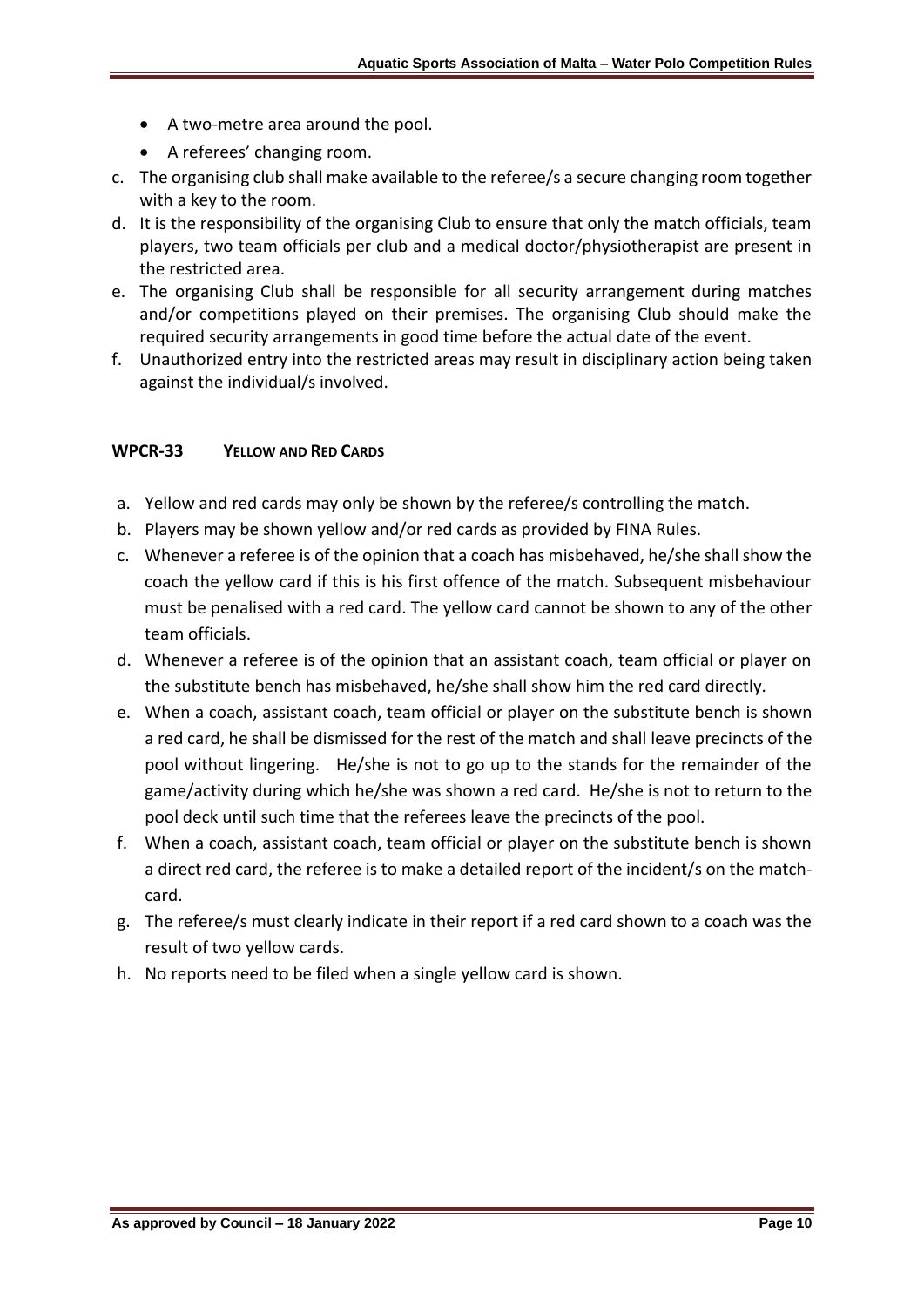# **SECTION 4 - GENERAL**

# **WPCR-41 SUBMISSION OF REGISTRATION FORMS (PLAYERS OF MALTESE NATIONALITY)**

- a. Registration Forms for players of Maltese nationality shall be submitted to the ASA office at least four (4) days before the start of the match in which the player will be participating.
- b. Loan Registration Forms
	- i. These forms shall be submitted to the ASA Office at any given time during a competition, provided the player going on loan has not been listed in any other clubs' team list, or played for any other club during that same competition.
	- ii. Should the Loan Form be for an athlete participating in an age-group competition, said Loan Form is to be submitted together with a passport photo, 4 days before the start of the match in which the player will be participating in *(amended 21st January 2019)*
- c. Shared Player Form
	- i. These forms shall be submitted to the ASA Office at any given time during a competition, provided the player being shared has not been listed in any other clubs' team list, or played for any other club during that same competition.
	- ii. Should the Shared Player Form be for an athlete participating in an age-group competition, said Loan Form is to be submitted together with a passport photo, 4 days before the start of the match in which the player will be participating in *(amended 21st January 2019)*
- d. A player shall not participate in the same competition with different Clubs in the same season (ASA Statute Rule 35a)

## **WPCR-42 POINTS**

In each match, in all competitions, or phases of a competition, played on a league basis,

- 3 points shall be awarded to the winning team;
- 1 point shall be awarded to each team if the result is a draw;
- 0 points shall be awarded to the losing team.

## **WPCR-43 CLASSIFICATION**

In all Water Polo Leagues including age-group competitions (Men and Women) classification shall be determined by awarding:

- 3 points shall be awarded for a win;
- 1 point for a draw;

## League Format (No Play Offs)

If 2 or more teams finish with the same number of points and these teams have the most points in the league, and the championship has to be determined, a deciding match will take place as detailed hereunder.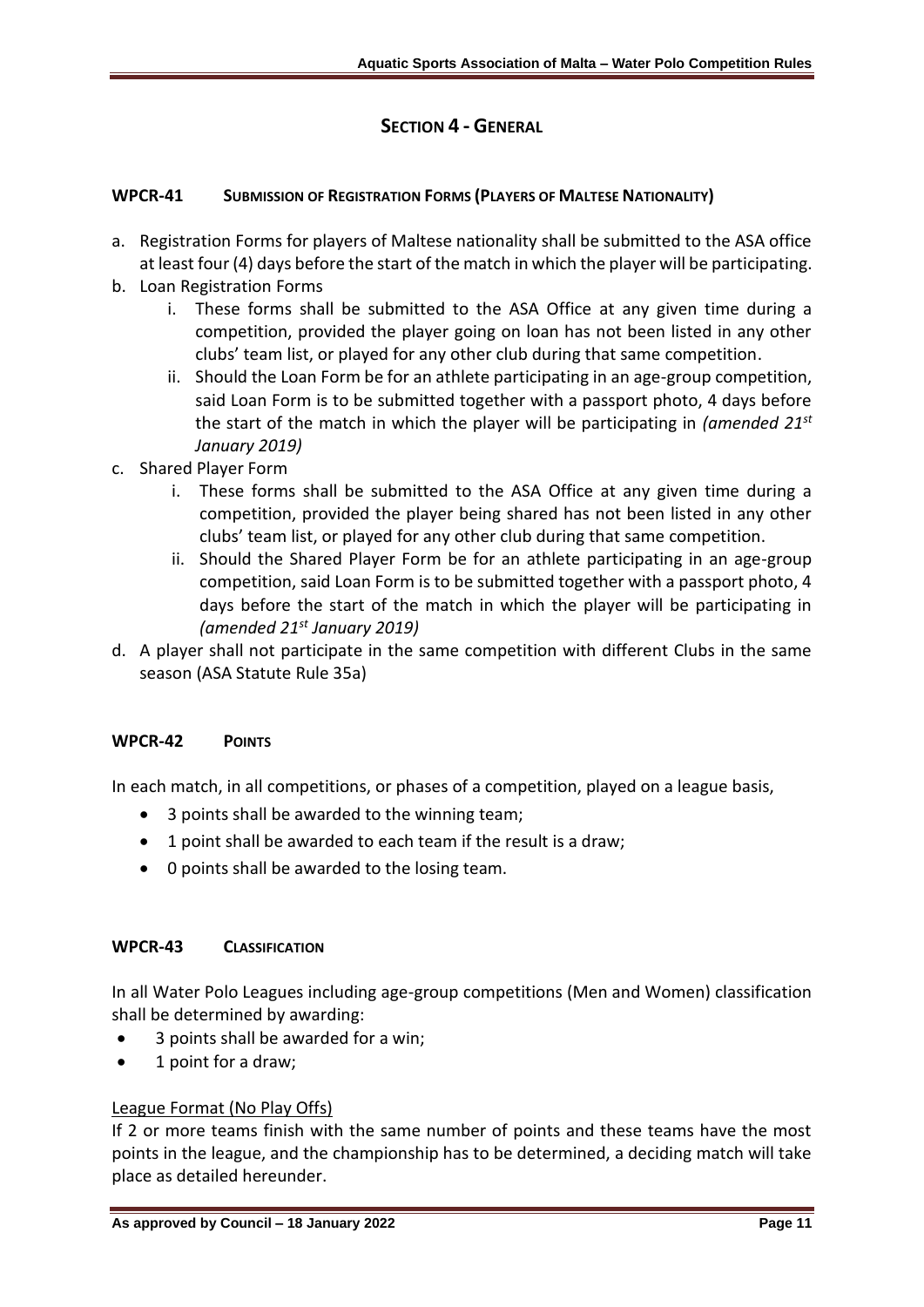- a) If only 2 teams are on equal points, then the decider shall be played between these 2 teams;
- b) If more than 2 teams are on equal points, then a "temporary" classification shall be established:
	- the team which won the greater number of direct encounters. In the case that the number of victories is equal then the team with the better net result (aggregate score) in the direct encounters shall be the winner;
	- If still tied, the team with the best goal difference;
	- If still tied, the team which scored most goals;
	- And if still tied, the result against the next highest placed team(s)

The top 2 teams in this "temporary" classification shall then play each other in the decider. The decider shall be played by not later than 3 days after the last match of the league. The date is to be determined before the start of the competition.

# League Format (With Play Offs)

If 2 or more teams are on equal points

- the team which won the greater number of direct encounters. In the case that the number of victories is equal then the team with the better net result (aggregate score) in the direct encounters shall be the winner;
- If still tied, the team with the best goal difference;
- If still tied, the team which scored most goals;
- And if still tied, the result against the next highest placed team(s)

If 2 or more teams finish with the same number of points and these teams do not have the most points in the league, then the classification shall be determined as follows:

- the team which won the greater number of direct encounters will be placed higher. In the case that the number of victories is equal then the team with the better net result (aggregate score) in the direct encounters shall be the winner;
- If still tied, the team with the best goal difference;
- If still tied, the team which scored most goals;
- And if still tied, the result against the highest placed team(s) *(amended 18 January 2022)*

# **WPCR-44 PLAY-OFFS**

- a. Each match in a play-off series will be played until a winner is determined.
- b. A team will be declared the winner of a play-off series when it is not possible for the other team to win more games than the winner. Once a winner has been declared, the rest of the games in the series will not be played.
- c. 4 types of play-off series shall be utilised:
	- Best-of-1 play-off this just a fancy name for a "decider";
	- Best-of-2 series the aggregate score of the two matches will be taken into consideration; (*as amended at Council 22.01.2018)*
	- Best-of-3 series the first team to win 2 matches will be the winner;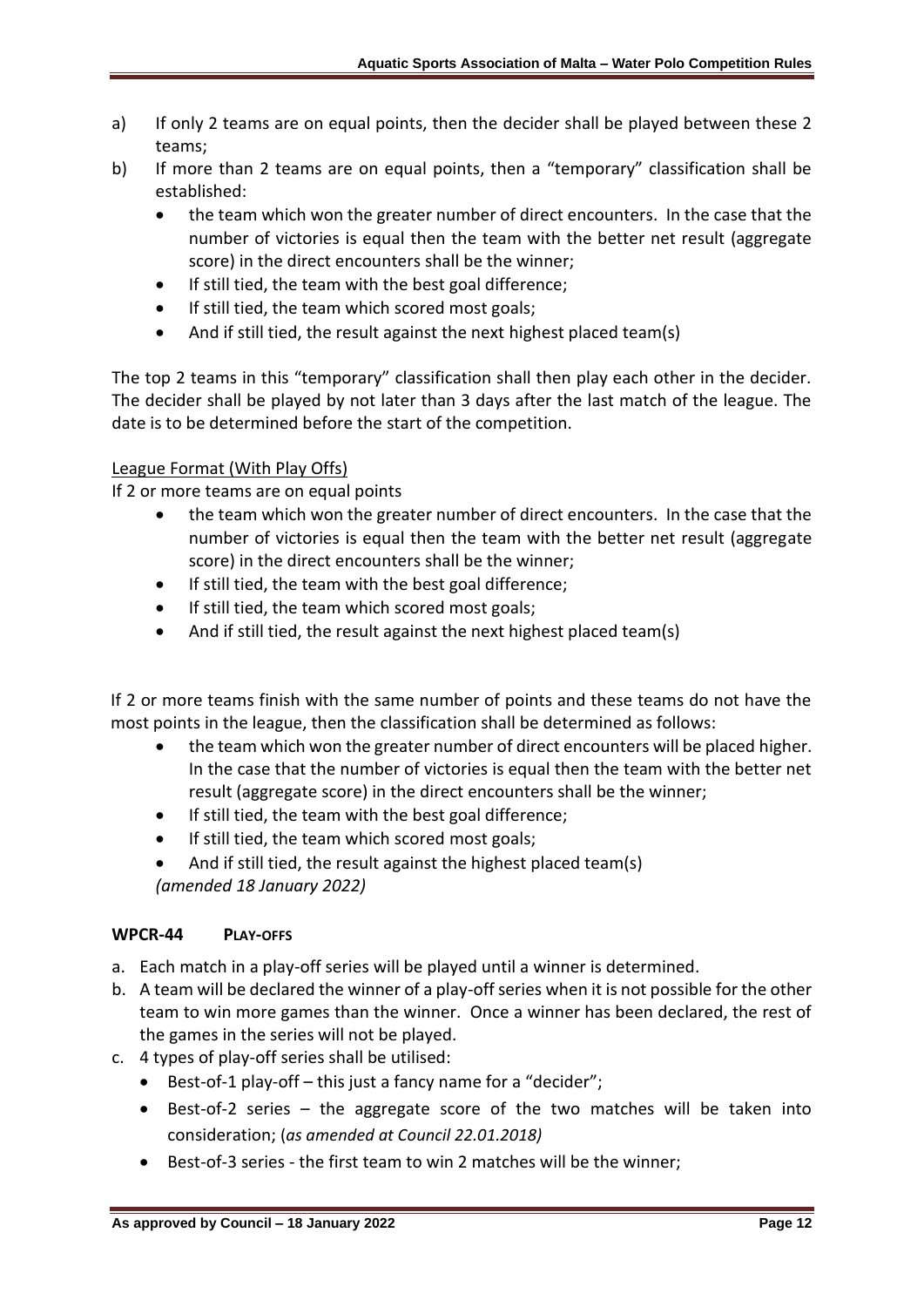- Best-of-5 series the first team to win 3 matches will be the winner.
- d. The "better" placed team plays the first game as the "home" team.

## **WPCR-45 PRESENTATION OF TROPHIES**

- a. It is the responsibility of the team captain to present himself/herself to receive the Winners or the Second Placed / Runners Up trophy, at the end of the final match or at a time when requested by the ASA. (Vide Disciplinary Code)
- b. It is also the responsibility of the Head coach and Team Official accompanying the team, to ascertain that the Team Captain presents himself/herself for the presentation of the Trophies. (Vide Disciplinary Code)
- c. In instances when the Captain of the team is excluded because of misconduct or brutality or because of serious injury, the Head Coach or Team Official is to appoint one of the players to receive the winners or runners-up trophy.

# **WPCR-46 WITHDRAWAL FROM COMPETITION AND WALK-OVERS**

- a. If a team withdraws or is removed from a competition after same would have commenced, all points derived from matches played against this team shall be cancelled and the classification adjusted accordingly. The team shall be subject to disciplinary actions as per the Disciplinary Code in force.
- b. If a team concedes more than 2 walk-overs in a competition, that team shall be considered as having withdrawn from the competition in which the walk-overs were conceded. All points derived from matches played against this team shall be cancelled and the classification adjusted accordingly. The team shall be subject to disciplinary actions as per the Disciplinary Code in force.

## **WPCR-47 PROTESTS**

- a. Protests on points of fact during and/or after a match shall not be upheld as per WP7.1. (WP 7.1 - All decisions of the referee/s on questions of fact shall be final and their interpretation of the rules shall be obeyed throughout the game).
- b. Protests on technical errors can be made only during a match by the coach or the team official. Protests on technical errors lodged at the end of the match will not be upheld. The procedure for protests on technical errors is as follows:-
	- The coach or team official must calmly approach the match secretary or the referee immediately the incident occurs, clearly indicating that he would like to lodge a technical protest.
	- At the first suitable stoppage, the match secretary shall whistle and the referee shall call for the ball.
	- The match secretary shall call a team official of each team and both referees to the Secretariat's table. The match secretary may ask any ASA Official to be present. The team official who lodged the technical protest shall be asked to present his case. The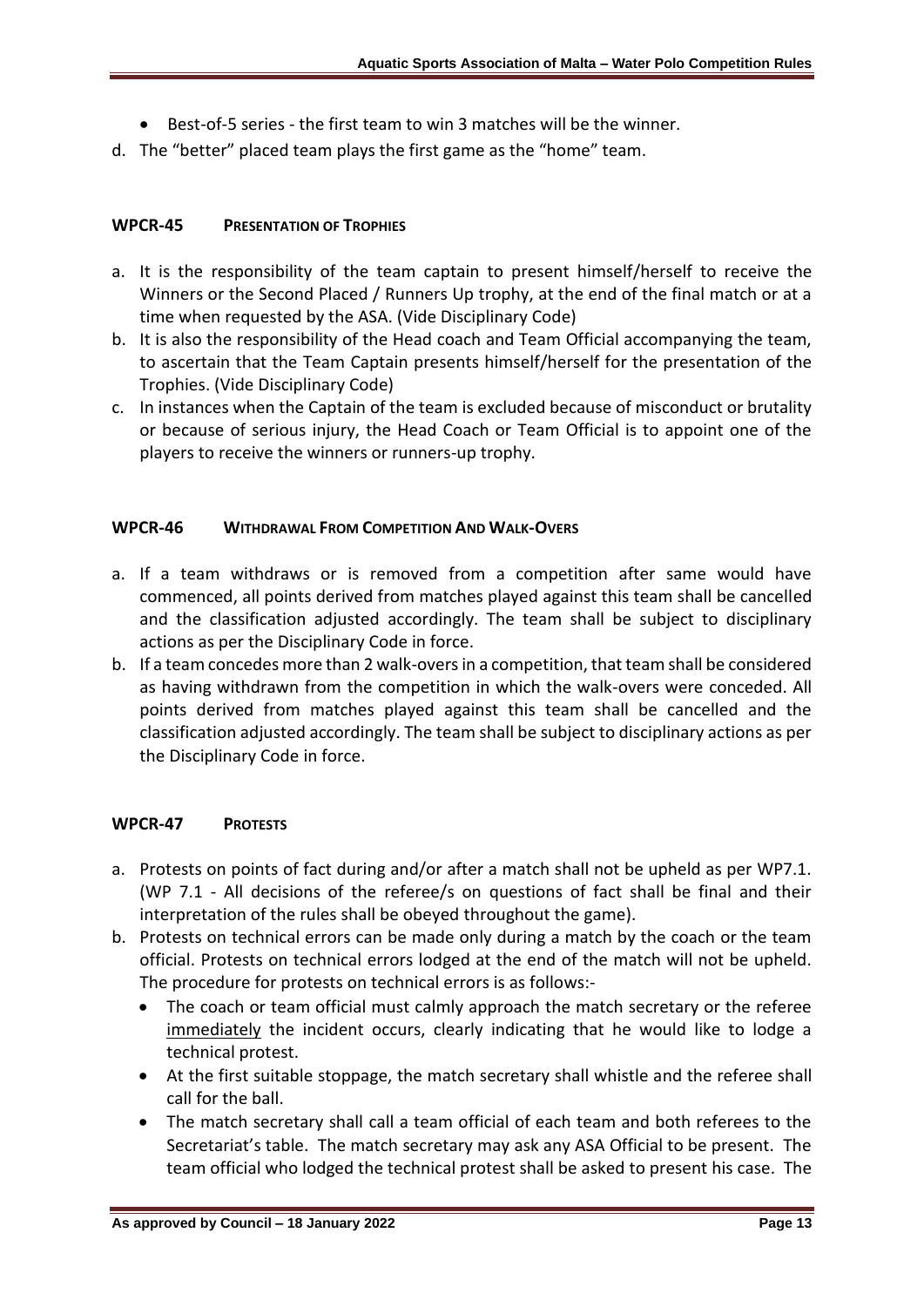match secretary/ASA officials and the referees will rule after consulting the FINA Rules if required. This ruling is final and cannot be appealed during or after the match.

- If the protest is not upheld, the match shall proceed without further delay.
- If the protest is upheld, then the match shall restart from the point in which the technical error occurred, with the match clock and shot-clocks being reset to that time. All actions, except brutality, recorded in the match card between the technical error and the stoppage of the match shall be null and void.
- c. Protests regarding LEN ITC forms can only be made if a request for transfer is not submitted to LEN by the Federation of the player/s of non-Maltese nationality who is/are to be registered with the Maltese clubs. It is the responsibility of the Maltese Club to ensure the foreign club submits to LEN through its Federation the required transfer certificate and request proof that same had in fact been submitted. All registration rules applying at the time of registration of a Water Polo Player of Non-Maltese nationality shall continue to apply and therefore protests regarding these rules may be made.

# **WPCR-48 SUCCESSFULLY CONTESTED REPORTS**

If a referee's report is successfully contested and the Disciplinary / Adjudicating Body overturns the referees' report, this will have no effect on the result of the match. The fines and/or suspensions imposed on the player/s and/or the club will be cancelled.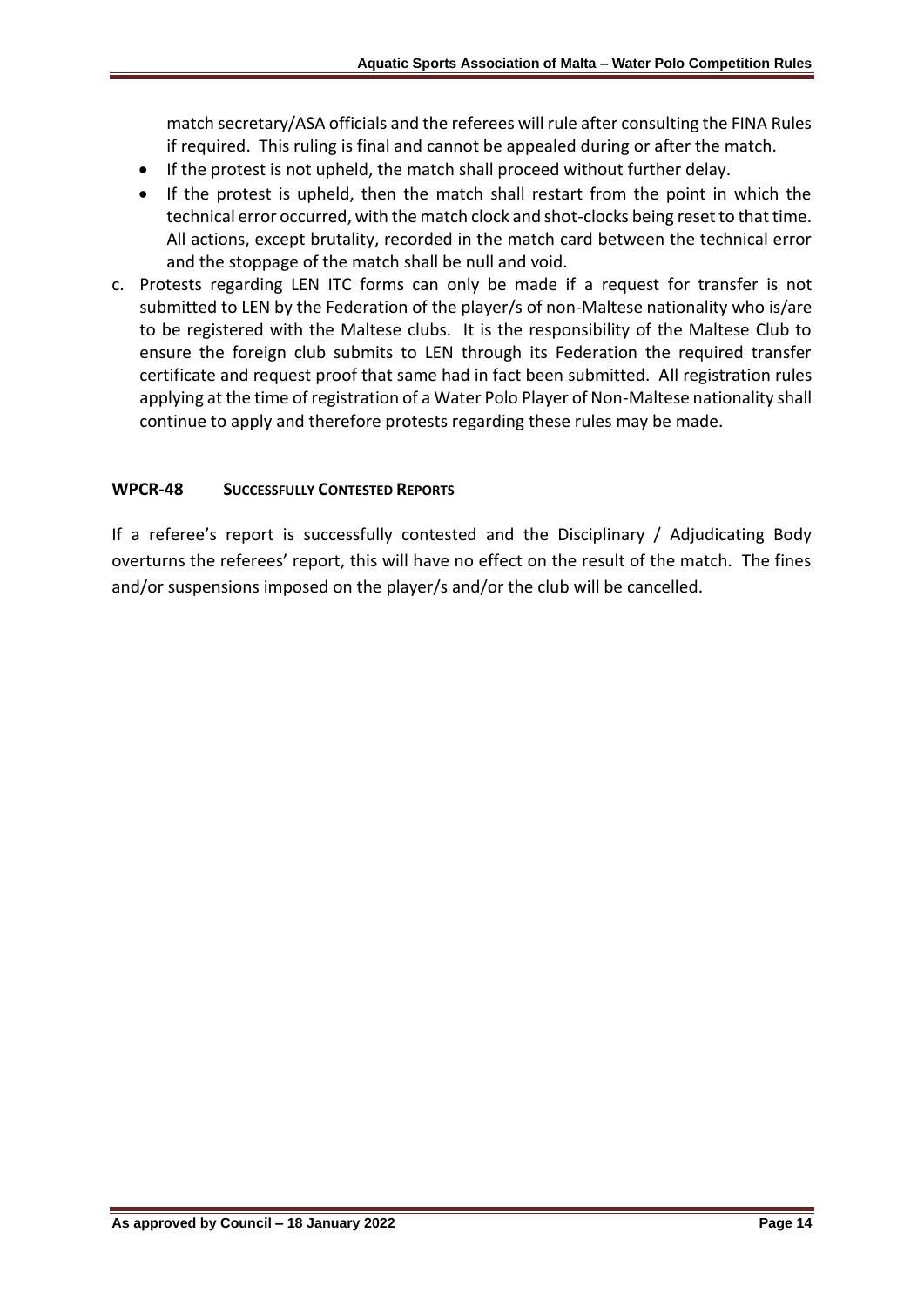# **SECTION 5 - MISCELLANEOUS**

## **WPCR-51 PLAYERS OF NON-MALTESE NATIONALITY**

- a. All ASA Rules regulating the registration of players shall apply for the registration of players of non-Maltese nationality with the exception of Rule 34(a)(viii)(g): "Signature of any two of the Club officials of the previous Club (if applicable) authorising the transfer".
- b. The following rules shall apply and shall regulate the registration of Players of non-Maltese nationality:
	- i. For the scope of the registration of non-Maltese Players, the Water Polo season shall be deemed to consist of the following phases:
		- a. The Winter League;
		- b. The 1<sup>st</sup> round of the Premier and First Division leagues;
		- c. The  $2^{nd}$  and subsequent rounds of the Premier and First Division leagues.
		- d. In the case that matches in connection with the Knock-Out competitions are scheduled to be played in the interval between any of these phases, then the Knock-Out matches shall be deemed to form part of the earlier phase.
	- ii. Clubs may register different players of non-Maltese nationality for each of these phases provided that the relative registration forms are submitted to the ASA Office at least four (4) days prior to the start of the first match of the phase in which the players will be participating. This rule applies to all categories.
	- iii. In order to be eligible to participate in the final phase of the season, that is, the 2nd and subsequent rounds of the Premier and First Division leagues, players of non-Maltese nationality had to be in Malta on the 3rd July and had to remain in Malta until the end of the competitions. Such players cannot be absent from Malta for more than two weeks. (amended 22<sup>nd</sup> January 2018)
	- iv. Players of non-Maltese nationality, who, for some reason or other, are not residing in Malta for a continuous period of fifteen (15) days during the final phase, will be ineligible to participate further in the said phase.
	- v. Clubs are to inform the ASA, in writing, whenever any player of non-Maltese player, registered with their club, is leaving the Island.
	- vi. In order to participate in any competition organized by/or under the aegis of the ASA of Malta, the clubs registering players of non-Maltese nationality must submit a LEN ITC form duly signed and stamped by the federation the player had previously been registered with, and approved by LEN.
- vii. It is not necessary for a club to submit a new Registration Form for a player of non-Maltese nationality for each phase of a Water Polo season if the player is being retained for more than one phase.
- viii. The minimum registration period of players of non-Maltese nationality may be of less than four competitive seasons only if these are registered on the ASA form issued specifically for use by players of non-Maltese nationality. Players of non-Maltese nationality are to produce an International Transfer Certificate if their registration period exceeds one competitive season.
- ix. Clubs registering players of non-Maltese nationality that were registered with a local club that same or during the previous competitive season, shall be obliged to pay a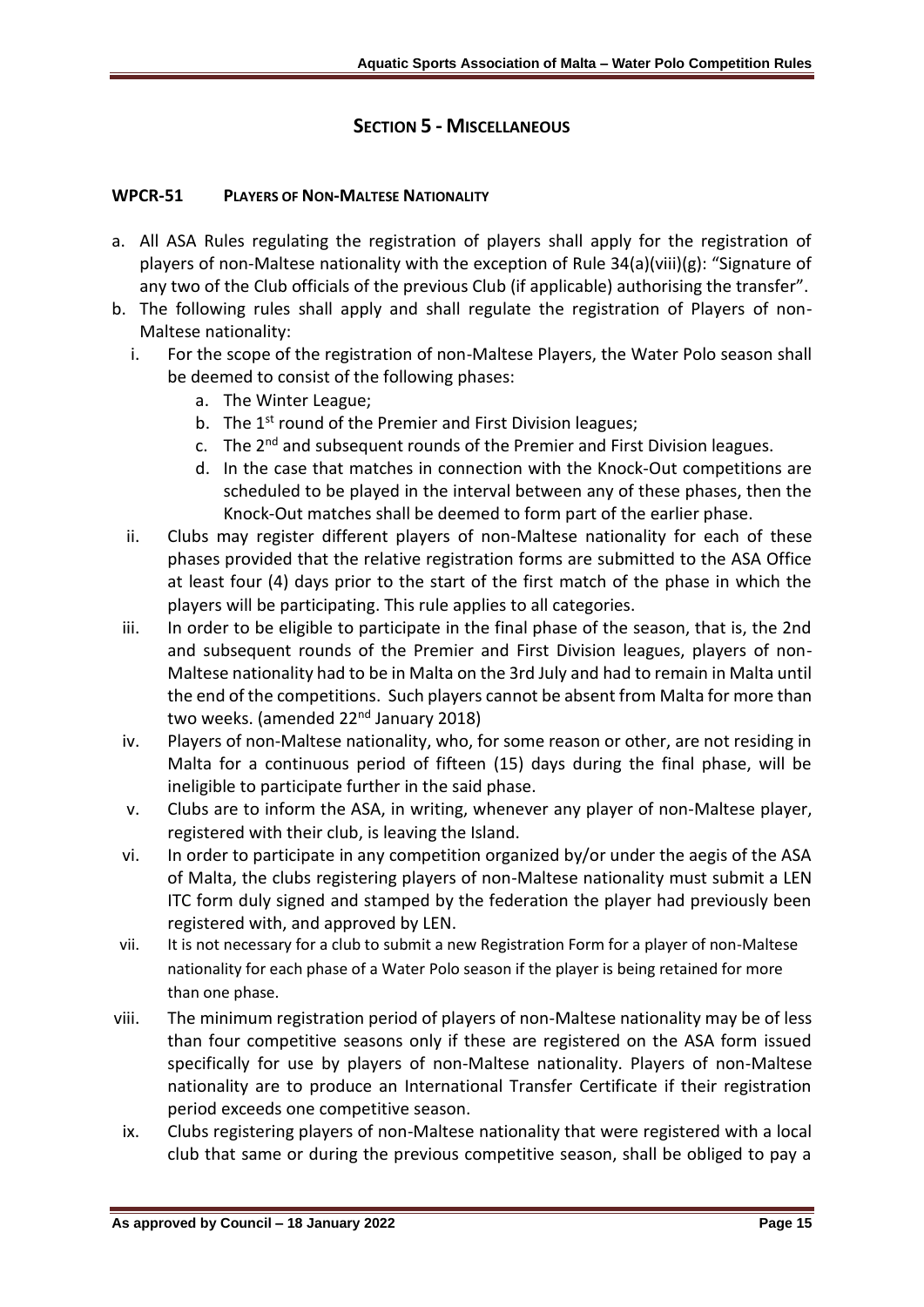transfer fee as regulated by the parameters stipulated in the ASA Transfer Tribunal Code.

x. It is the obligation and duty of the registering club to enquire, seek and obtain the necessary permits as required by the relevant authorities.

# **WPCR-52 SHARED PLAYERS**

Players who are eligible to participate in an age-group Water Polo competition organised by the ASA during a particular season may be given permission by their club to play for another club in the same season subject to the conditions below.

- a. Players that are given this permission shall be referred to as "Shared Players". The club who is making the player available shall be referred to as the "Grantor" and the club that shall be making use of the player shall be referred to as the "Grantee". The Grantor and the Grantee may be in any division.
- b. The Shared Player must be registered either as a Senior Player or as a Junior Player with the Grantor. Players who are registered on Loan may not be shared.
- c. Shared players may be of any nationality.
- d. Two types of player sharing are allowed:
	- i. The Grantor gives permission to any of its age-group players to play for the first team of the Grantee. In this case the Shared Player is only eligible to play for the Grantor's age-group teams (as eligible by virtue of date of birth) and for the Grantee's first (senior) team.
	- ii. The Grantor gives permission to any of its age-group players to play for the age-group teams of the Grantee. This is only permissible if the Grantor is not or will not be participating in an ASA age-group Water Polo competition in which the player is eligible to participate by virtue of date of birth in the season. In this case the Shared Player is only eligible to play for the Grantor's first (senior) team and for the Grantee's age-group teams (as eligible by virtue of date of birth).
- e. Sharing of players must be made on an appropriate form supplied by the ASA. Shared Players Forms shall be submitted to the ASA Office at any given time during a competition, provided the player being shared has not been listed in any other clubs team list, or played for any other club during that same competition.
- f. A "sharing" will remain in effect till the end of the competition (i.e. the competition in which the Grantee is participating) in which it was made and shall not be terminated until the end of this competition.
- g. A club may give permission to any number of its players to be available as Shared Players.
- h. If a shared player is suspended from all ASA activities, then this suspension shall apply to both the Grantor and the Grantee. However, the period of suspension that is in force in the period between the imposition of a fine by the ASA on a shared player and its payment, shall apply only to the player's activity with the club that he was representing when the fine was imposed.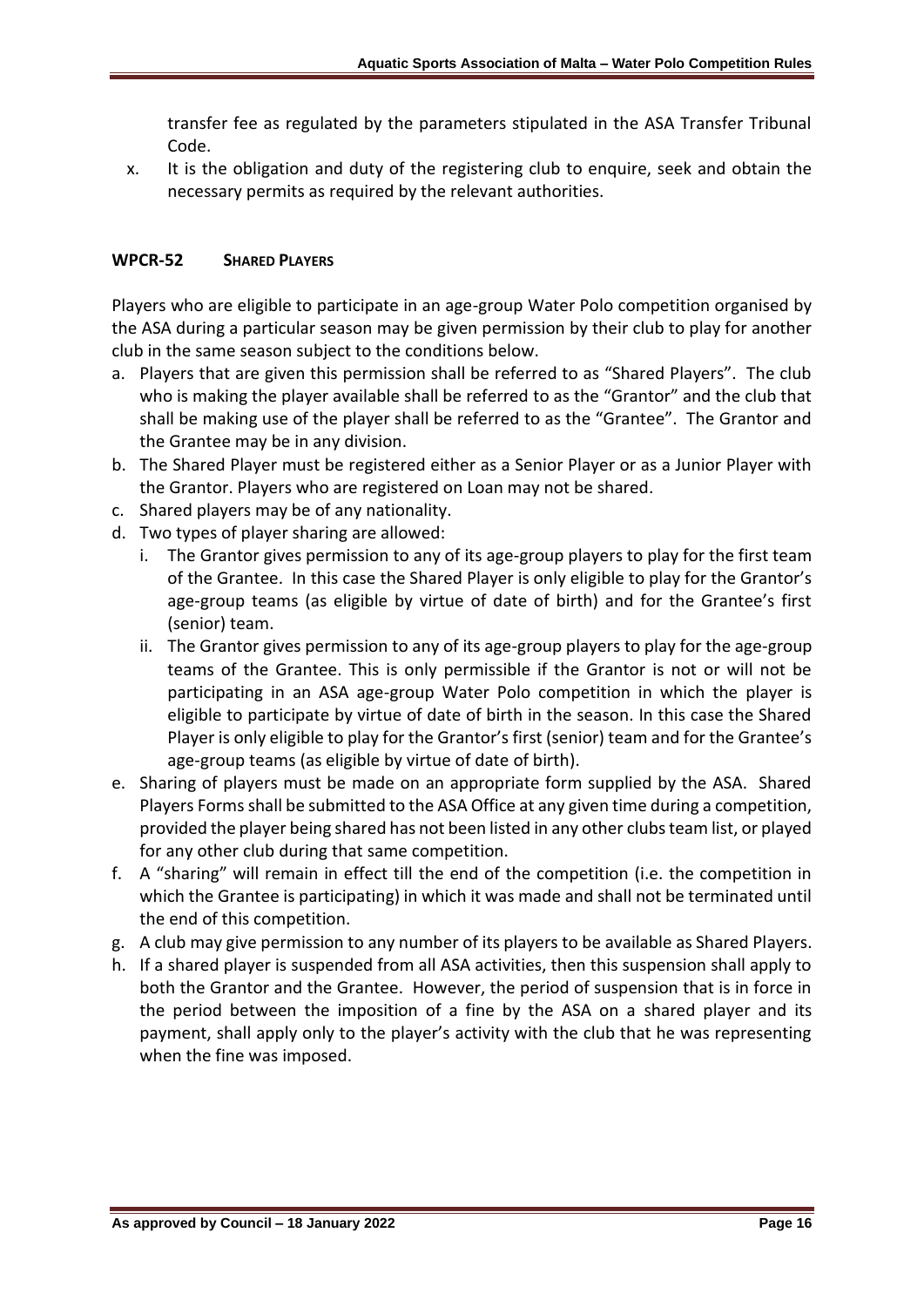# **WPCR-53 PLAYERS HONOURS**

The ASA shall organise Players Honours governed by the provisions below.

- a. The best player in each of the categories below shall be declared Player of the Year
	- i. Premier Division, including any preliminary rounds and play-offs, if any
	- ii. First Division, including any preliminary rounds and play-offs, if any
	- iii. Women's Competitions
	- iv. U/20
	- v. U/17
	- vi. U/15
	- vii. U/13
	- viii. Any other category as decided by the Council.
- b. i. Player of the Match may be awarded during any competition.
	- ii. The ASA can also organise other awards during the various competitions.
- c. Only players of Maltese nationality can be declared Players of the Year.

# Premier Division, First Division and Women's Honours

- d. The Council shall nominate a panel of persons who shall be given the right to select the best player of "approved" matches. This panel shall consist of
	- i. Council members eligible to vote on WP matters
	- ii. 1 Club Official (President, Secretary or Treasurer) to be selected by the clubs
	- iii. All members of the Executive Committee
	- iv. Water Polo National Team Coaches
	- v. First Team club coaches
	- vi. Active referees
	- vii. Not more than another 5 persons nominated and approved by the Council
	- viii.Not more than 5 members of the Media who regularly attend and report on water polo matches.
- e. An individual will only have 1 vote if he/she falls into more than 1 of the above categories.
- f. Voting shall take place in the competitions chosen by the Executive Committee
- g. Voting shall be conducted as follows:
	- i. At the end of each matchday, the Vice President Water Polo will send an email to each member of the panel from a pre-determined address. Votes are to be submitted within 48 hours of receipt of said email.
	- ii. Each member of the panel is to submit the names of three players, giving votes of 5, 3 and 1. Out of these 3 votes, a maximum of 2 votes can be given to players from the same team.
	- iii. For the National Team matches, the Panel are to submit an overall vote for the entire competition (and not per match)
	- iv. The number of votes obtained in the various competitions will accumulate and will have the following weighting in the Player of the Month and Player of the Year Awards:-

| Votes submitted by panel (d)                    | .50% |
|-------------------------------------------------|------|
| Votes obtained during the National Team matches | 10%  |
| Player of the Match winners                     | -30% |
| Peoples' vote                                   | 10%  |